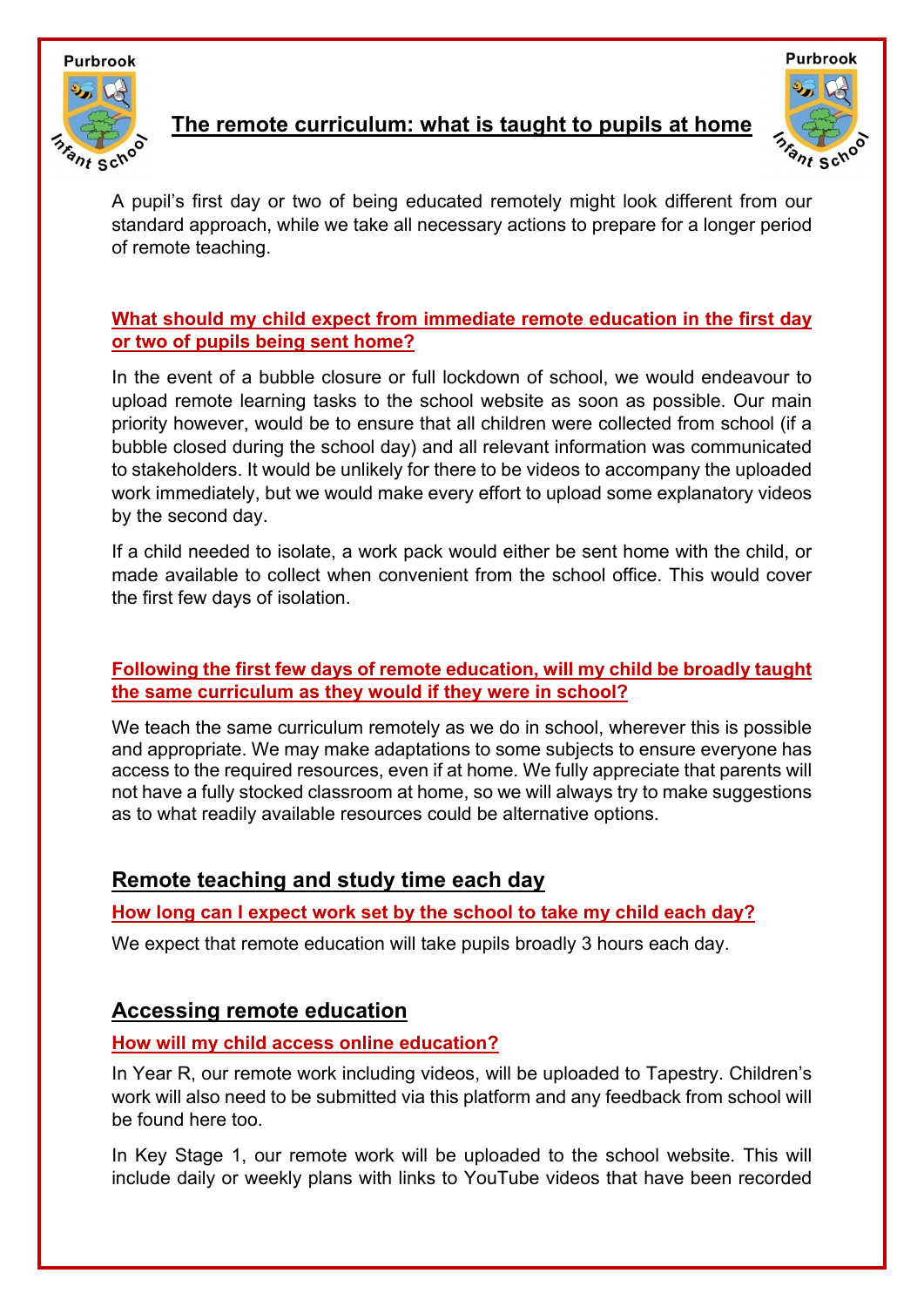by members of the teaching staff for your use. Year 1 & 2 email addresses have been set up and are there for parents to submit any work that has been completed by their child. Teachers will then respond to these emails.

### **If my child does not have digital or online access at home, how will you support them in accessing remote education?**

We recognise that some pupils may not have suitable online access at home. We have a limited number of laptops that we can lend out to parents if they have no access to a computer, tablet or mobile phone at home. If a laptop is required, please contact the school office. Please note that due to limited numbers, laptops will be issued on a priority basis.

Where access to the internet is not possible, the school can request an increase in parents' data allowance via their mobile network provider. This will allow them to use their mobile phone as a mobile hotspot. If you require more information, please contact the school office.

We endeavour to ensure that our home learning does not require the need to print out pages and pages of worksheets. This is not the way the children would learn in school and we do not feel it is the best way for them to be learning at home. If access to a computer / printer becomes difficult, packs of work would be available on a case by case basis. If this is something that you would like to discuss, please contact your child's class teacher through either Tapestry or by email.

If you are unable to send in work via email, we will accept work submitted on paper to the school office. Please note that this will need to go into quarantine for a few days before it gets given to your child's class teacher.

#### **How will my child be taught remotely?**

We use a combination of recorded teaching materials and uploaded written materials to teach our children. We also offer the children a daily Zoom meeting. This meeting allows the teachers to 'check in' on the children and set out the work for the day including signposting to useful resources.

The majority of our recorded lessons are recorded by a member of teaching staff in the child's year group. These will often replicate the input that the children, who are working in school, will receive. The majority of core lessons will have a recorded element to them. On occasion we will use Oak Academy videos to support phonics and maths.

There are a number of live online lessons being used to teach small intervention groups of no more than four pupils. We feel that with the age of our pupils, live online lessons are not currently suitable in other circumstances. They also put more pressure on working parents who would need to be present at certain points in the day to set up a laptop / table etc for the lesson to work effectively and with the desired impact.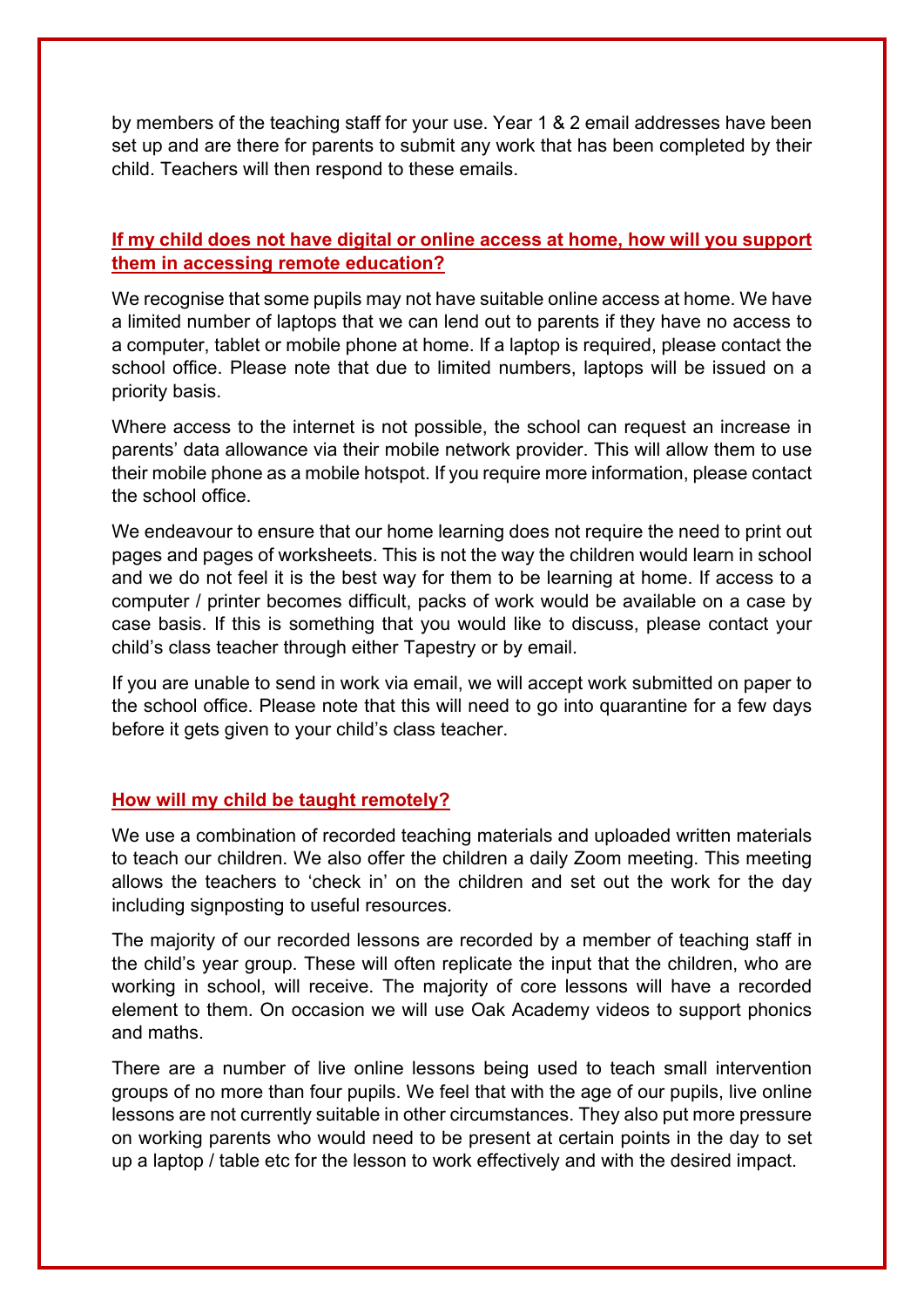### **Engagement and feedback**

#### **What are your expectations for my child's engagement and the support that we as parents and carers should provide at home?**

We appreciate that many of our parents will be busy working at home themselves however, because of the age of our children, many will need help accessing the work that they are required to complete. The recorded materials should outline the learning to both the child and their parent but further clarification and reassurance may need to be given by the parent so that the child fully understands what they are expected to do. Year group staff will set out a timetable for the learning each day. This is useful for some children / parents as it give the day a clear structure. Again, we appreciate that sticking to a normal school day will not work for some working parents and there is flexibility in the work that is set.

### **How will you check whether my child is engaging with their work and how will I be informed if there are concerns?**

We ask that all work is submitted to class teachers either via Tapestry or email. This could be scanned work or simply just a picture of work taken on a mobile phone and emailed in/uploaded.

If we feel that a child is not submitting work, then in the first instance they will be contacted by the child's class teacher to offer any help that they can. If this continues then the parent will be contacted by a member of the school's senior leadership team to address the situation and offer support on an individual basis.

#### **How will you assess my child's work and progress?**

Each piece of work submitted by the children will be reviewed by a member of the year group team on the day it is submitted. Each piece is then read and feedback is given. The work submitted by each child will give the year group an overview of where to plan and where to take the next session. This way the children are building up a broad set of skills in each subject area. If a child is struggling with the home learning, a phone call home is made by their class teacher to support both the parents and the child. Once the children return to school they will receive a baseline working assessment (this will be achieved through play in the Early Years) and this will ensure any gaps can be 'caught up'.

#### **How will you work with me to help my child who needs additional support from adults at home to access remote education?**

We recognise that some pupils, for example some pupils with special educational needs and disabilities (SEND), may not be able to access remote education without support from adults at home. We acknowledge the difficulties this may place on families, and we will work with parents and carers to support those pupils by setting work that is more suitably pitched for their needs. Individual paper packs, and in some